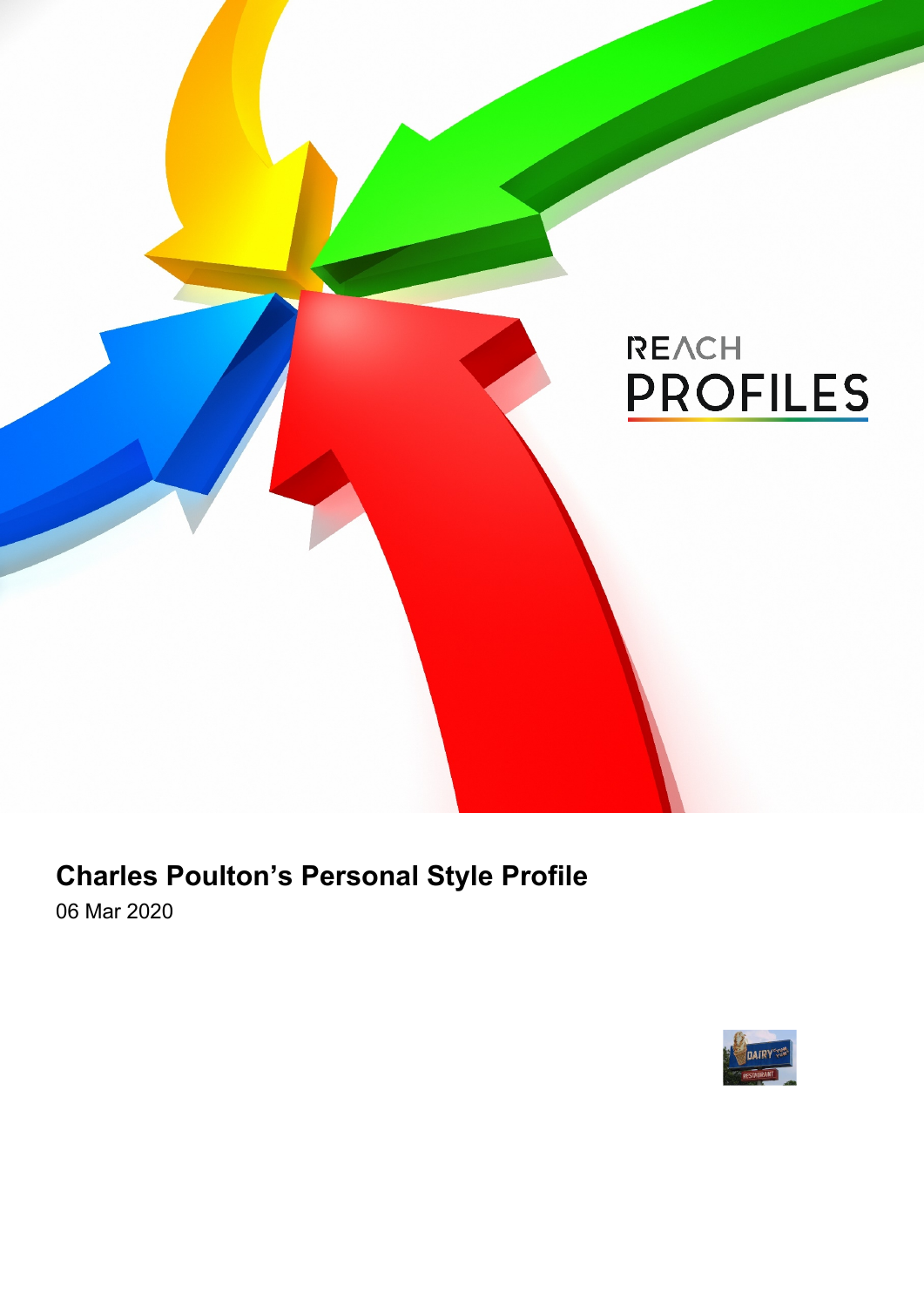## **REACH**

### Contents

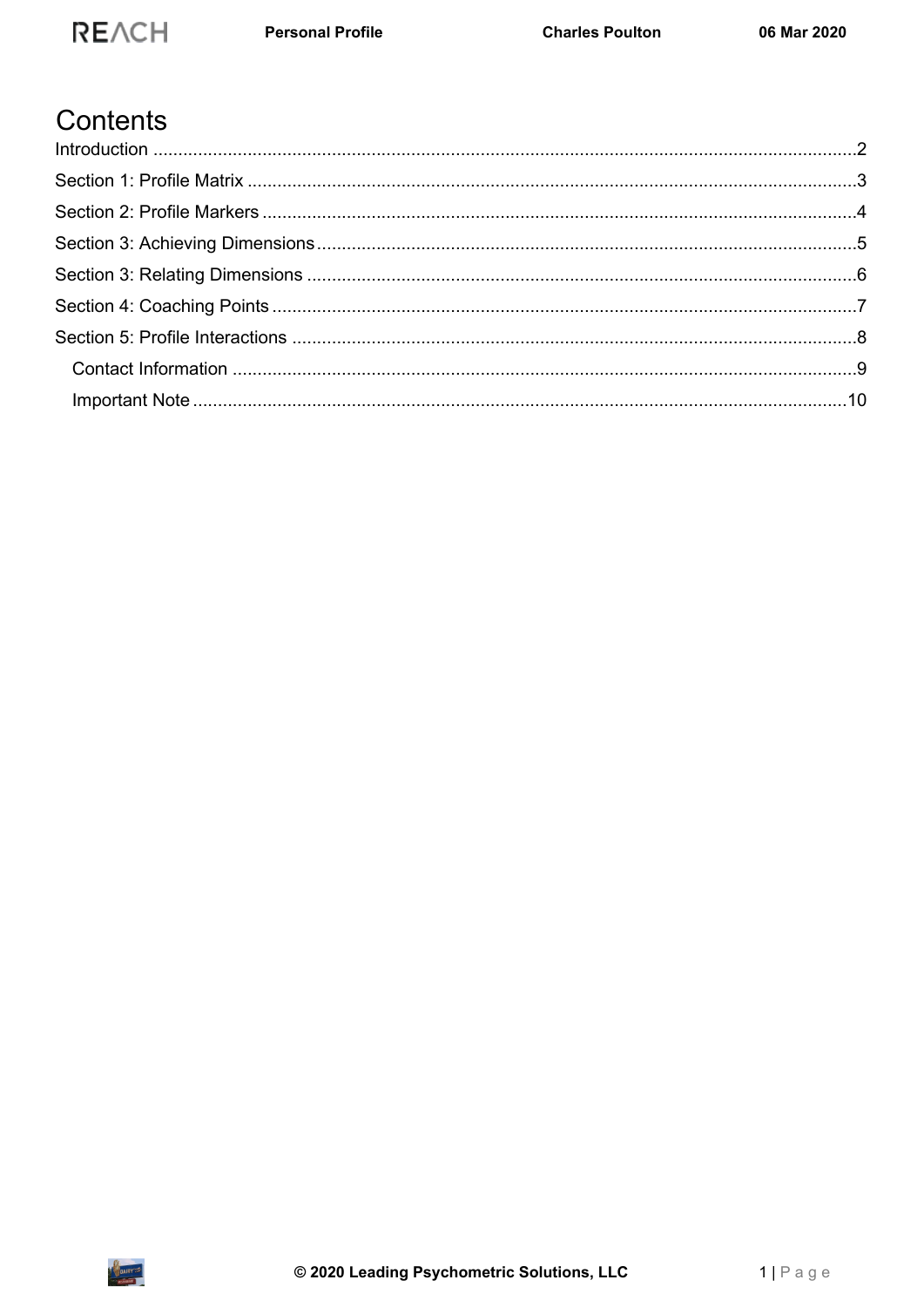# <span id="page-2-0"></span>**Introduction**

The purpose of this report is to provide a broad overview of your personal style, based on your responses to the REACH Survey. Your style reveals how you may tend to achieve goals and relate to others in common circumstances.

### Section 1: Profile Matrix

This section provides a summary of your personal style, as well as a graphical placement of your style in comparison to the four profiles:

- Counselor Profile
- Coach Profile
- **•** Driver Profile
- Advisor Profile

Your profile is determined by the interaction of specific dimensions (listed in Section 3 of this report). Each of the four profiles offers its own key strengths, and no profile is better than the others. While you may be most comfortable acting within your own profile, you can learn to "stretch" to the other profiles over time through observing and practicing the markers provided in this report.

### Section 2: Profile Markers

While your response to various situations may differ based on several factors, it is generally assumed that your approach to achieving goals and relating to others remains consistent over time. By recognizing the markers of each profile, you can learn to adjust your approach as needed over time (such as when interacting with team members or in taking on a new project or challenging assignment).

### Section 3: Achieving and Relating Dimensions

When your profile is recognized, whether at work, home, or in the community, it can be shaped by several specific characteristics or facets – referred to as dimensions. Your five *RElating* dimensions and five *ACHieving* dimensions are shown in Section 3.

### Section 4: Coaching Points

Within each profile, there may be key strengths that can enhance how you ACH*ieve* and RE*late*. This section discusses five of these strengths, while also offering potential recommendations to enhance strength development.

### Section 5: Profile Interactions

For each profile, practical recommendations are offered to improve understanding and reduce tension in everyday communication.

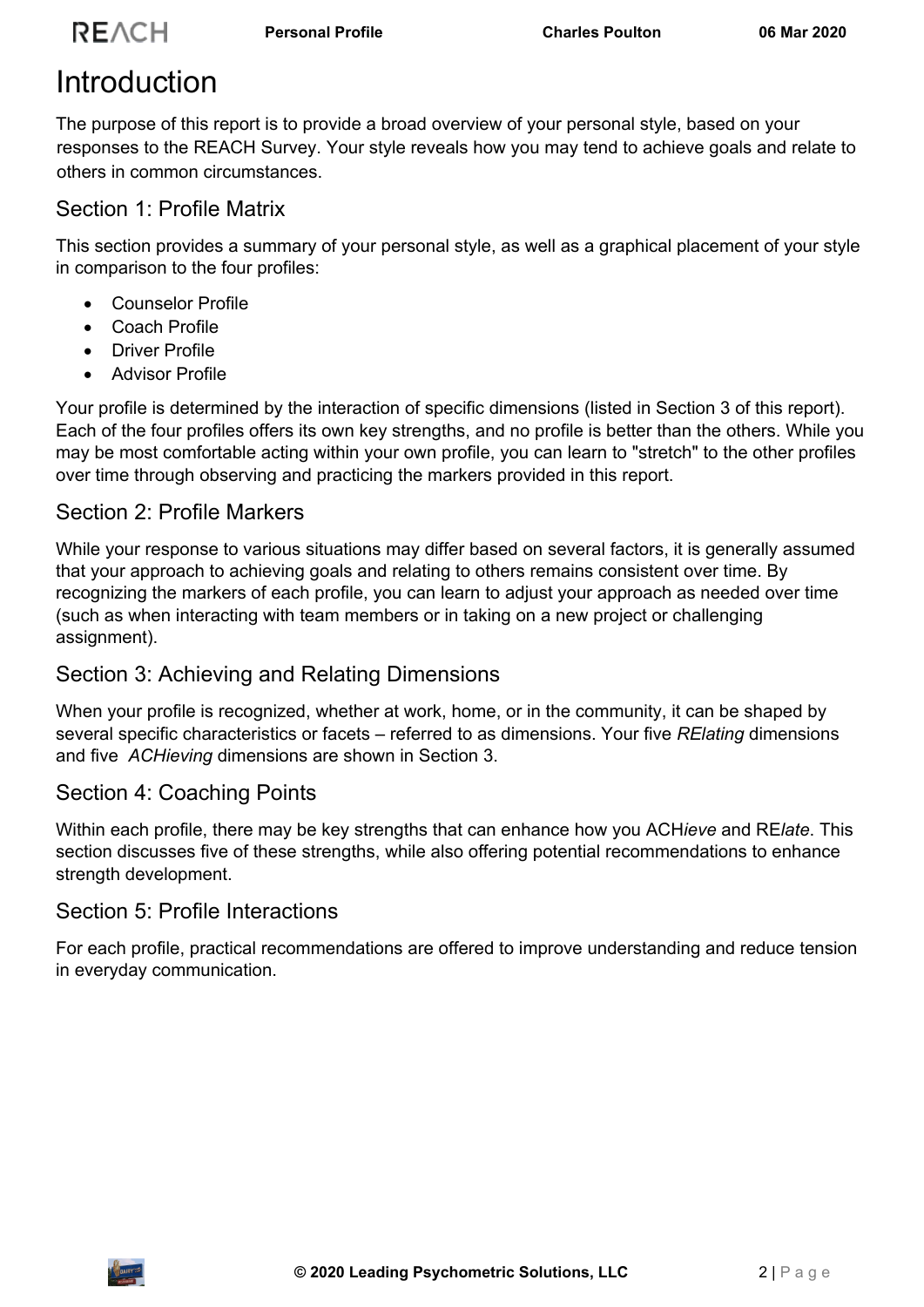## <span id="page-3-0"></span>Section 1: Profile Matrix

When you completed the REACH Profile, you indicated preferences and tendencies for how you approach common circumstances (such as at work, home, or in the community). Listed as ten specific dimensions on subsequent pages, these preferences and tendencies combine to reveal four profiles. Based on your responses to the REACH Survey, your primary profile (meaning the one you tend to prefer in most situations) is best described as the: Advisor Profile.

The AdvisorProfile is most commonly recognised as being:

- more **Thinking-oriented** than **Acting-oriented** meaning that you may be more methodical and thoughtful about achieving your goals (this is your Achievement Drive).
- more **Task-focused** than **People-focused** meaning that you may be more objective and reserved in how you relate with others (this is your Relational Drive).



Simply put, your profile suggests that you tend to be more focused on consistency and efficiency than most people. Others may recognize you as a very rational person who is most comfortable in a structured, organized environment. While achieving your goals, you are more likely to have a detailed plan, while adjusting after careful reflection. When in a team setting, you may be most concerned with maintaining efficiency and order.

**Your REACH:** The agility of your unique profile is graphically displayed as a circular zone around your plot. This zone may be the area of the matrix within which you feel most comfortable interacting with others. The larger the "REACH", the greater the agility with which you may adapt to other profiles of influence when RElating to people and ACHieving goals.

**Important Note:** The closer your plot is to any corner of the matrix, the more your profile will be like the profile shown in the respective quadrant. The farther away your plot is from any corner, the less likely your profile will reflect the profile indicated. The closer your plot is to the center of the matrix, the more you may tend to exhibit characteristics of all four profiles. There will be occasions when you may exhibit characteristics of each profile, depending on the situation.

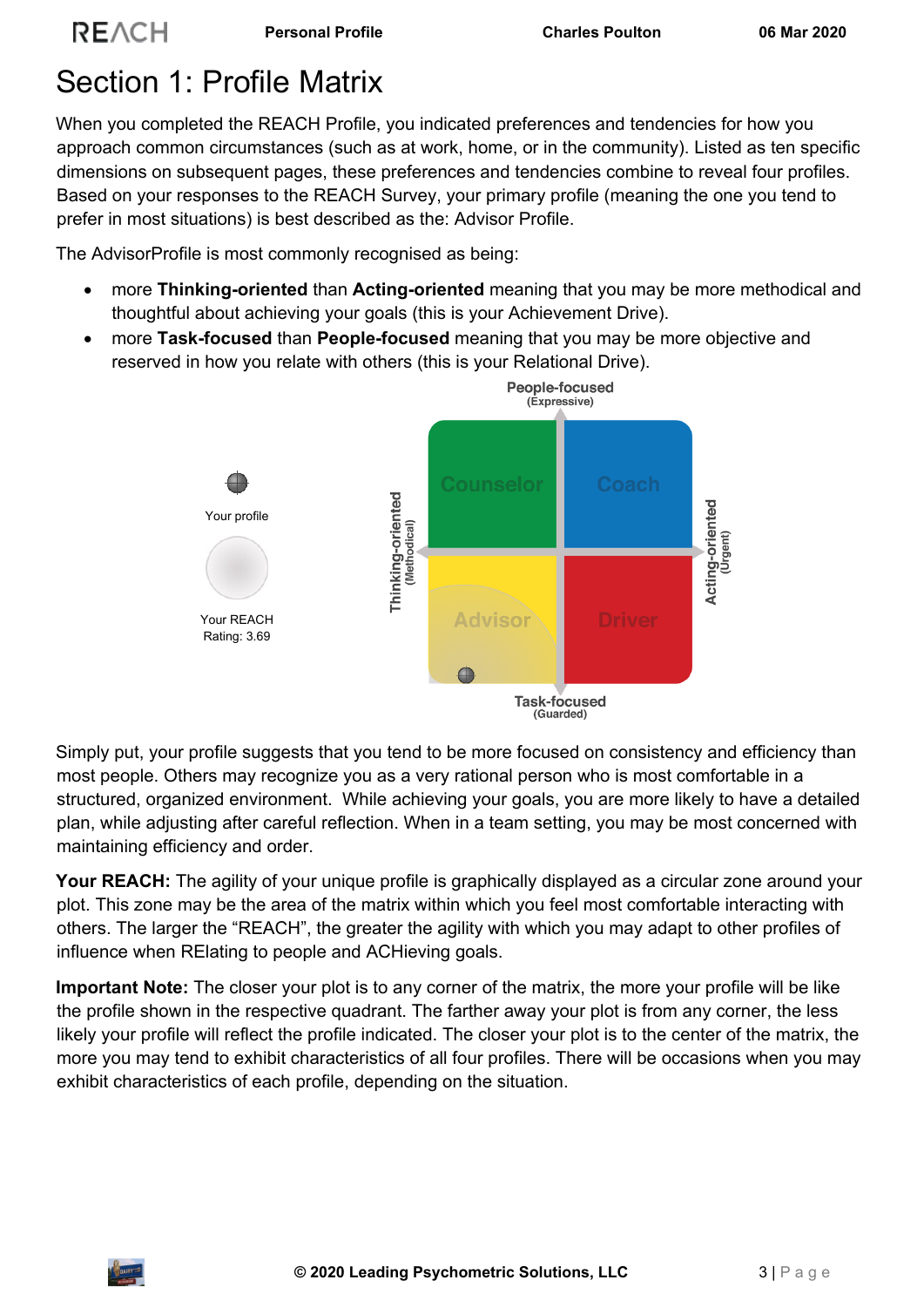## <span id="page-4-0"></span>Section 2: Profile Markers

While our responses may differ at times based on unique situations, most of us tend to leverage just one of the four profiles in common situations. We can easily recognise a profile (in ourselves and others) by observing specific markers. Identify the markers below for your profile and then review how other profiles may differ in similar situations. Finally, consider what situations might require you to adapt your profile, especially when interacting with others who may have different preferences and tendencies.

#### **Counselor Profile**

Counselors are best recognised for being: Thinkingoriented and People-focused. The key 'markers' or behaviors of the Counselor Profile include:

- **Communicating** with a warm, comforting style
- **Conflict-handling** by accommodating others' views
- **Delegating** by 'asking' others for participation
- **Planning** through a careful, flexible approach
- **Learning** with careful, step-by-step reflection

#### **Coach Profile**

Coaches are best recognised for being: Acting-oriented and People-focused. The key 'markers' or behaviors of the Coach Profile include:

- **Communicating** with charisma, dynamic style
- **Conflict-handling** by collaborating on solutions
- **Delegating** by 'selling' others on participation
- **Planning** through a fluid, interactive approach
- **Learning** with active, 'big picture' understanding



#### **Advisor Profile**

Advisors are best recognised for being: Thinking-oriented and Task-focused. The key 'markers' or behaviors of the Advisor Profile include:

- **Communicating** with a reserved, formal style
- **Conflict-handling** by identifying compromises
- **Delegating** by 'teaching' the suggested approach
- **Planning** through methodical, detailed preparation
- **Learning** with careful, step-by-step reflection

#### **Driver Profile**

Drivers are best recognised for being: Acting-oriented and Task-focused. The key 'markers' or behaviors of the Driver Profile include:

- **Communicating** with a focused, intense style
- **Conflict-handling** by directly confronting the issue
- **Delegating** by 'directing' the course of action
- **Planning** through an urgent, adaptive approach
- **Learning** with active, 'big picture' understanding

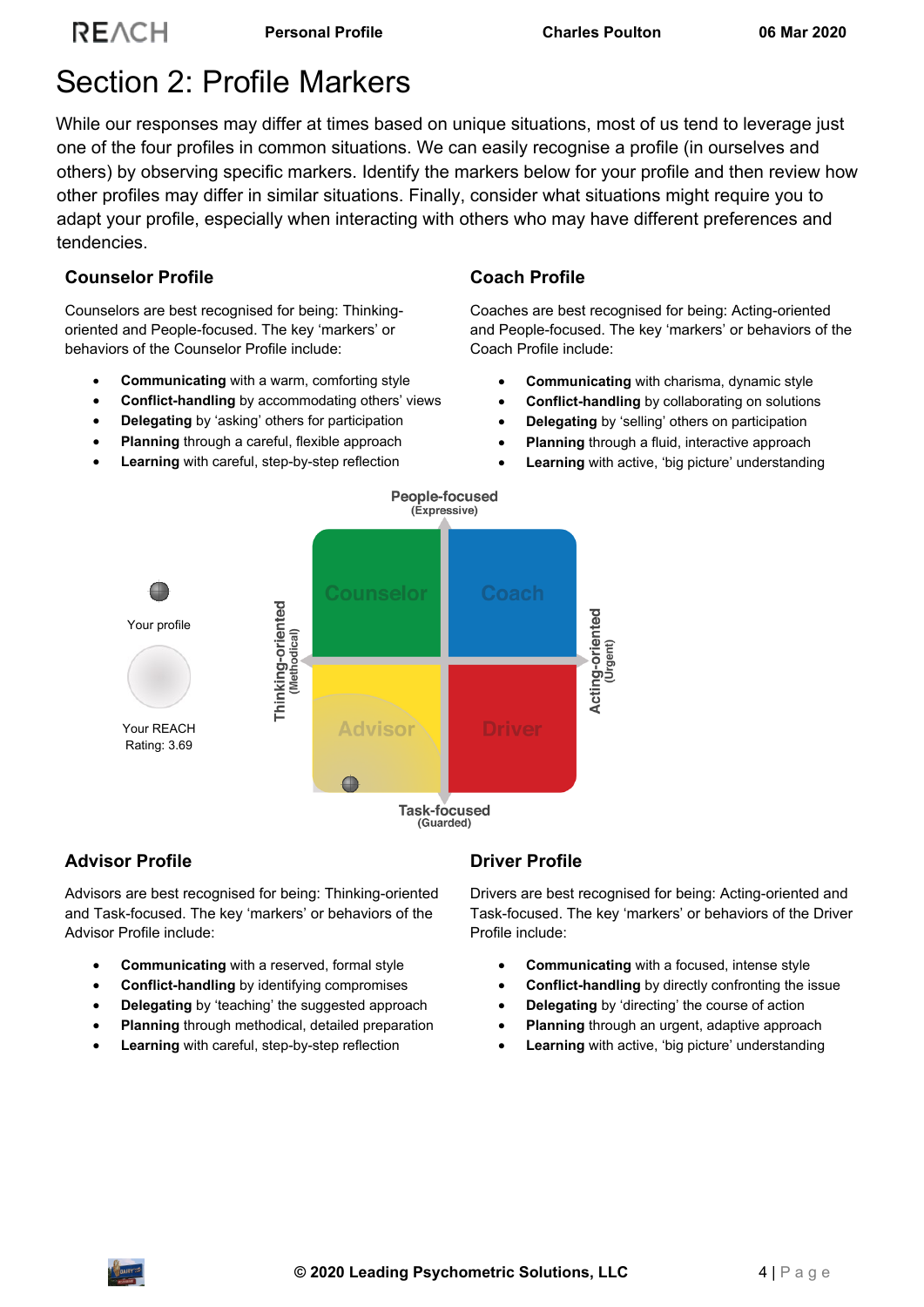## <span id="page-5-0"></span>Section 3: Achieving Dimensions

Achieving Dimensions describe how individuals approach tasks and goals under normal circumstances.

**Intensity** (One of your Key Strengths – see page 7 for specific Coaching Points) This dimension describes how you pursue goals, whether for personal or work initiatives. While some prefer to work at a steady, balanced pace, others show an intense, urgent pace. Most of us tend to fluctuate between a measured and intense focus at times.



*You tend to function with more urgency than others, and you may be more comfortable under pressure. You tend to dislike slow or repetitive processes, so you may appear impatient at times.*

**Assertiveness** (One of your Key Strengths – see page 7 for specific Coaching Points)



This dimension describes how you assert your viewpoint. Some tend to be very quick to assert their opinions and may aspire to lead others. Others tend to be more reserved and defer opportunities to offer their opinion. Most of us seem to dislike public speaking but will assert ourselves when needed.

*Reflective Confident*

*You are probably more comfortable following direction than giving orders, and you may be reluctant to question or challenge others at times. You are more likely to think through what you are going to say before approaching others.*

#### **Risk Tolerance** (One of your Key Strengths – see page 7 for specific Coaching Points)



This dimension describes how you approach uncertain or risky situations. Some people seem to be natural risk takers, while others tend to be more cautious and careful. Most of us tend to fluctuate between avoiding and taking risks, depending on the situation.



*You prefer safety and security rather than the risk of trying unproven ideas. Others count on your careful demeanor in high-stakes situations, as you prefer proven approaches over trial and error.*

#### **Adaptability**

This dimension describes how you navigate change. While some prefer stability and a predictable environment, others enjoy frequent change and lots of variety. For the most part, we tend to display both reluctance and flexibility at times, depending on the significance of the change.



*You tend to be most comfortable where there is structure and stability, and you don't seek change just for the sake of variety. If change is forced on you, especially in a hurry, you can become stressed.* 

#### **Decision-making**

This dimension describes how we learn and process information in making decisions. Some tend to rely on their intuition and experience, while others rely on a more analytical approach. Most of us tend to balance both perceptive and analytical approaches to some degree in making decisions.



*You place a great deal of importance on precision and accuracy, and you are more comfortable relying on careful analysis than going with your gut instinct. Compared to others, you are more organized and detailed in solving problems.*

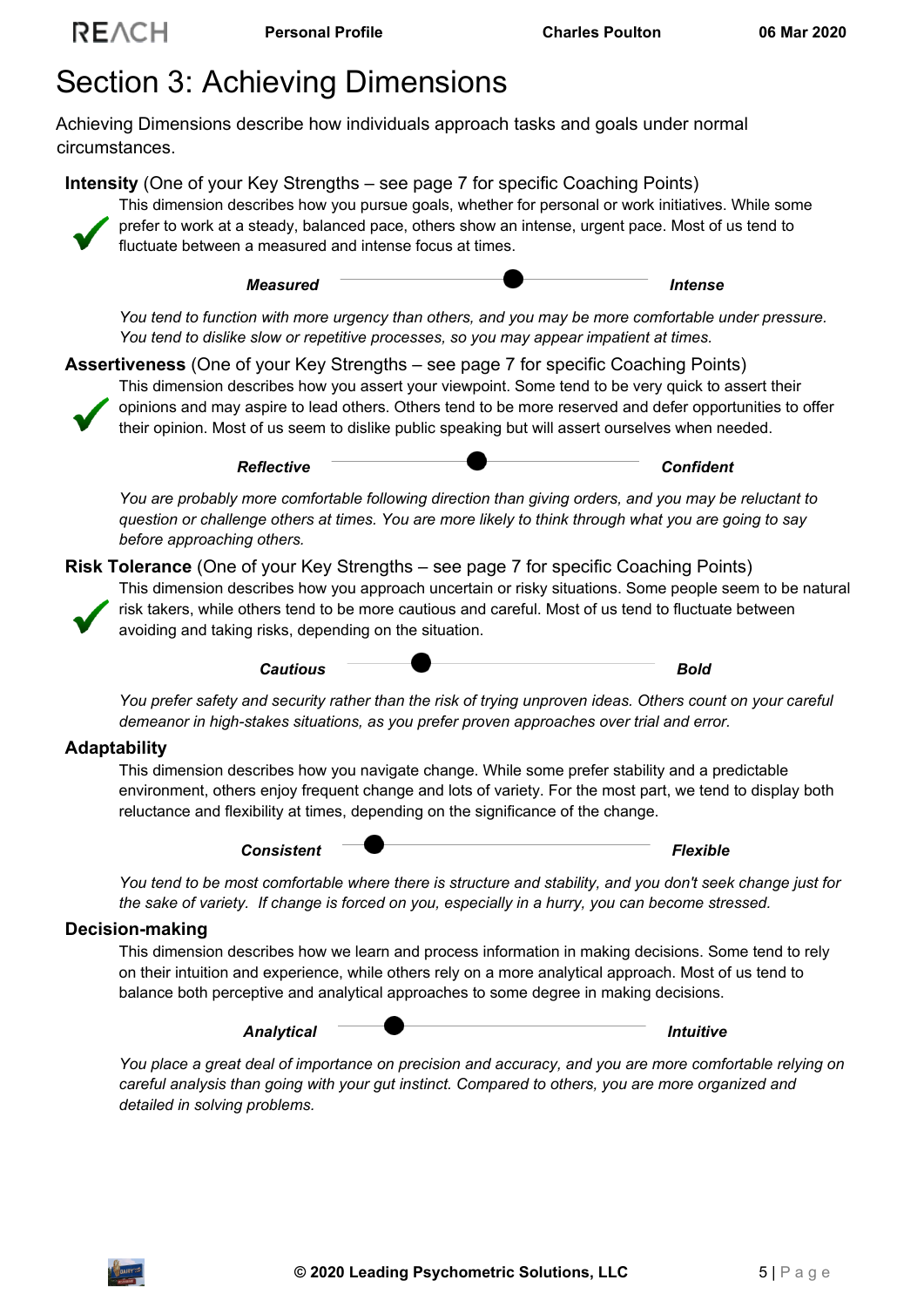## <span id="page-6-0"></span>Section 3: Relating Dimensions

Relating Dimensions describe how individuals tend to interact with others in common settings.

#### **Affiliation**

This dimension describes how we collaborate with others in getting things done. While some of us prefer to go it alone and work independently, others are much more comfortable when they can work together. Most of us tend to work independently or collectively at times, based on the circumstances.

*Independent Social*

*You tend to value freedom and independence more than being around lots of people. While you may collaborate with others, you are probably most comfortable when you can take care of things on your own, without relying on others.* 

#### **Consideration**

This dimension describes how we recognize the feelings and interests of those around us. While some of us go out of our way to learn how we can help others, some of us tend to approach others more formally or objectively. Most of us tend to fluctuate between sensitive and objective approaches.

**Objective COLLEGATION Nurturing** 

*You appreciate a more self-sufficient environment, where others may take care of their own problems. While you may lend a hand when needed, you tend to value an objective and practical approach over an emotional one.*

#### **Openness**

This dimension describes your interest in sharing personal information with others. While some tend to place a high value on privacy and formality, others are much more open in their communication. Most of us tend to be quiet at times, and open up in others, depending on the circumstances.

Private **Demonstration of** *Private* Open

*You tend to be more reserved and private when interacting with others (outside of your close friends and family). You may be more comfortable keeping emotions to yourself, rather than sharing your feelings with others.*

**Status Motivation** (One of your Key Strengths – see page 7 for specific Coaching Points)



*Competitive Contented*

*You may tend to find satisfaction in your work, even without receiving lots of attention. While others try to compete for status or rewards, you may find more satisfaction in personal, private forms of recognition for your efforts.*

**Self-protection** (One of your Key Strengths – see page 7 for specific Coaching Points)

This dimension describes how you tend to view others' intentions or reliability. While some are comfortable giving others the benefit of the doubt, others will be inclined to scrutinize things more carefully. For the most part, we tend to balance trust with skepticism in common situations.



*You tend to trust others' intentions, and you are typically more comfortable than most people in giving others the benefit of the doubt. You take information at face value, and you are more accepting of conflicting points of view.*

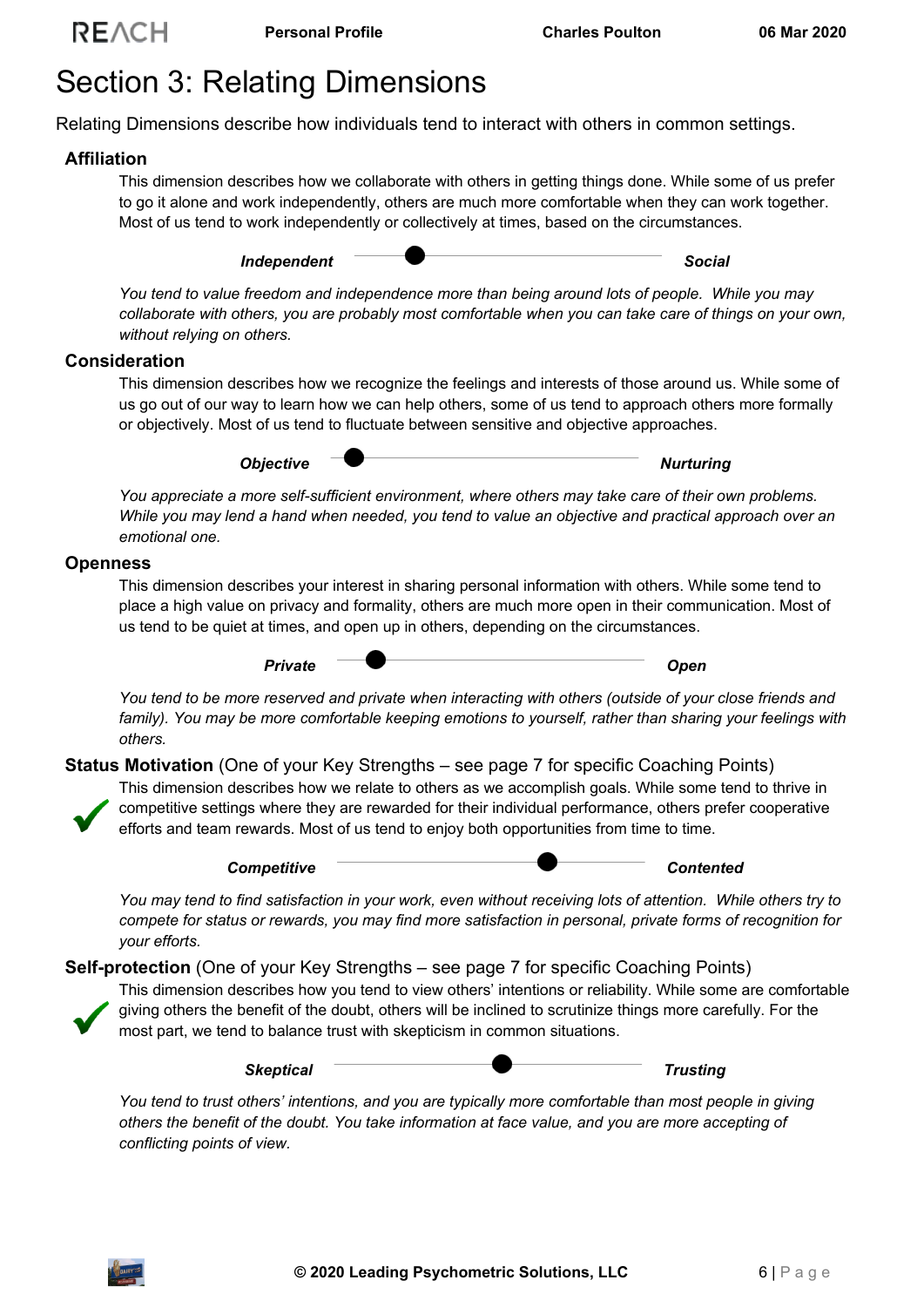## <span id="page-7-0"></span>Section 4: Coaching Points

The following characteristics represent five key strengths that have emerged from the dimensions highlighted in your Personal Style Profile. These strengths are those which are most likely to be evident in your response to goals and relationships. Since each strength can present a unique challenge if underutilized or taken too far, specific developmental points are provided as well.

### **Cooperative (Status Motivation)**



**Key Strength:** You work well with others in accomplishing goals, and you are quick to share credit for achievements. Others view you as a helpful contributor rather than competitor. You will find ways to draw out others' strengths for the benefit of the team. Where others compete, you accomplish more through cooperation.

**Development Target:** There may be times when a little competition can bring out the best effort. Look for opportunities to leverage others' competitive drive.

#### **Intense (Intensity)**



**Key Strength:** You approach most situations with focus and intensity. You push yourself to get things done, and you are not bothered by stress that may rattle others. While others may slow down, you can hold the team's feet to the fire and keep them focused on reaching their objectives.

**Development Target:** Your intensity can cause tension if you're not careful. Be sure to take breaks from the action at times and go easy on others who do not share your passion.

#### **Trusting (Self-protection)**



**Key Strength:** You tend to give others the benefit of the doubt until they prove you wrong. You like to find the best in people and will go out of your way to help others. Your trusting nature will help to break down barriers in bonding and communication, especially in the early stages of team development.

**Development Target:** There are times when your trusting nature may be mistaken for vulnerability. As the adage suggests, you might be best served by trusting, but verifying.

#### **Shy (Assertiveness)**



**Key Strength:** You are careful not to push your views on others. You are not likely to jump too quickly into situations without first considering ramifications. Where others may easily get off track with their ideas and opinions, you tend to withhold comments until you have something meaningful to share.



**Development Target:** Your reflective approach may cause others to talk over you or fail to seek your opinion. Don't be afraid to jump into the conversation and share your views.

#### **Cautious (Risk Tolerance)**



**Key Strength:** You are cautious in the face of unfamiliar situations. You don't act without understanding the risks involved, and others can count on you as a voice of reason. Others may rely upon you to ground their ideas and to provide a counter point to potentially risky suggestions.



**Development Target:** Make sure your reluctance to act in uncertainty does not cause you to avoid potentially rewarding opportunities.

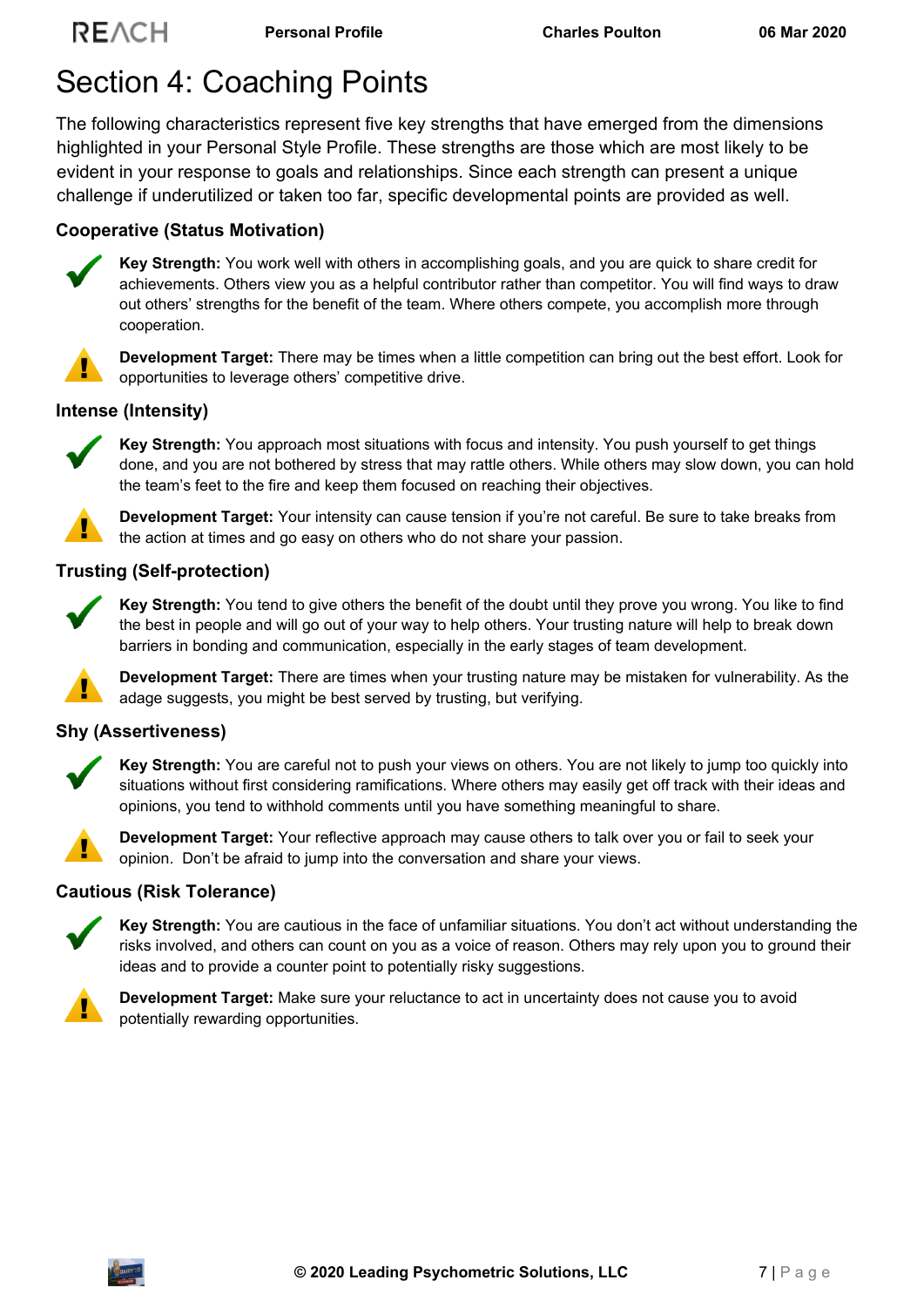## <span id="page-8-0"></span>Section 5: Profile Interactions

Having recognised your unique personal profile, and learned the markers of all four profiles, the following recommendations will equip you to interact with others most effectively. Whether building rapport with strangers or discussing a challenging topic with an associate, communication can be enhanced when you learn to adapt to or mirror the other profiles. Although difficult early on, practice can make the interactions feel more natural – allowing you to interact and collaborate with people from all four profiles with ease.

#### **Interacting with the Counselor**

Try to:

- Focus on building rapport
- Emphasize relationships
- Recognise personal interests

Avoid:

- Rushing the conversation
- Using an impersonal tone
- Overlooking emotional impact

**Interacting with the Coach**

Try to:

- Focus on the big picture
- Emphasize impact on people
- Encourage brainstorming

Avoid:

- Sharing unnecessary details
- Limiting their feedback
- Using an impersonal tone



### **Interacting with the Advisor**

Try to:

- Focus on the details
- Emphasize logic and rationale
- Draw out specific concerns

Avoid:

- Using emotional arguments
- Offering vague expectations
- Pushing for a conclusion

#### **Interacting with the Driver**

#### Try to:

- Focus on the bottom line
- Emphasize results
- Be clear and specific

#### Avoid:

- Forcing personal small talk
- Controlling the conversation
- Challenging their position

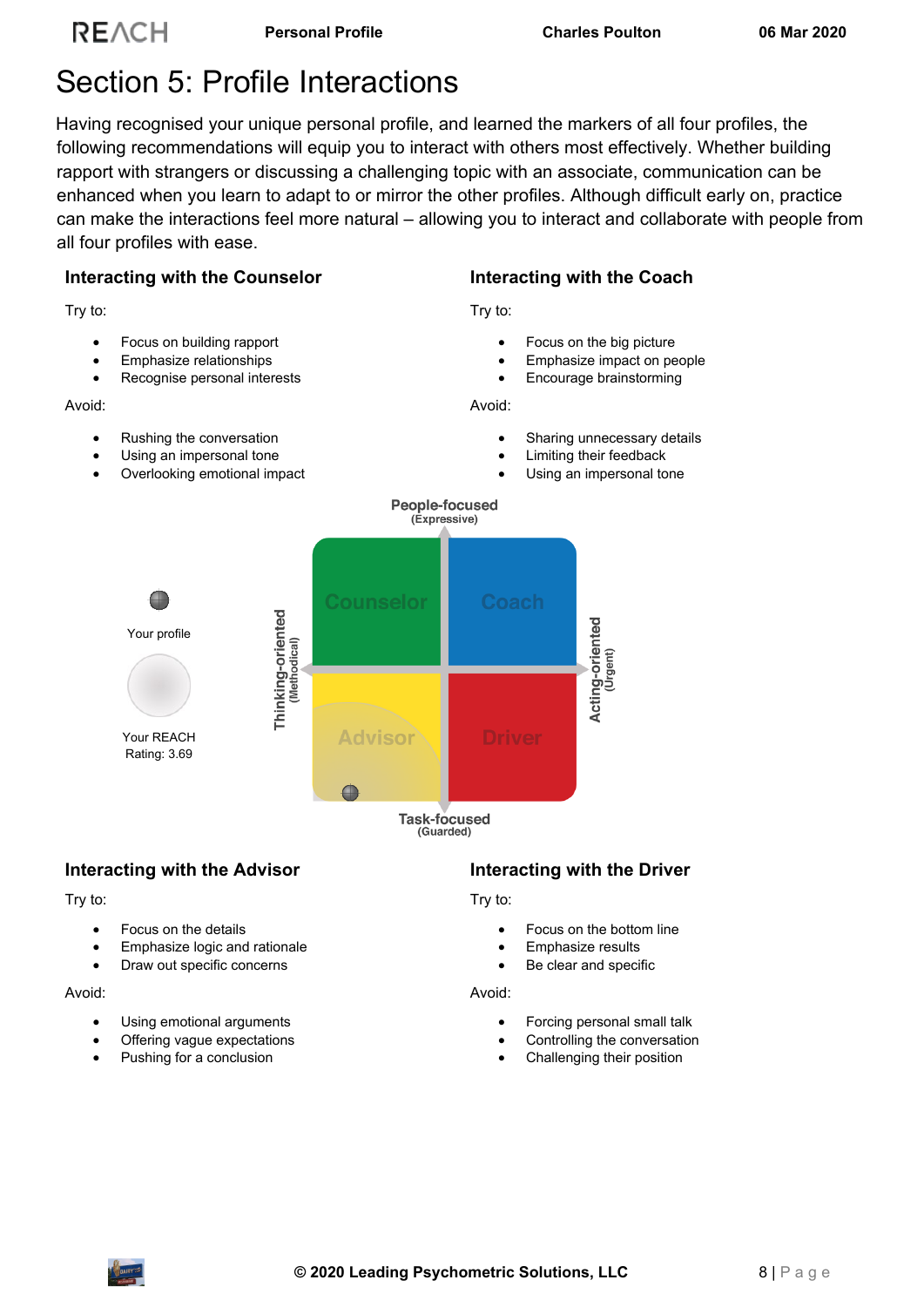## <span id="page-9-0"></span>Contact Information

For more information regarding the REACH suite of products and services available to help you develop and coach high performers, please contact your REACH Partner: